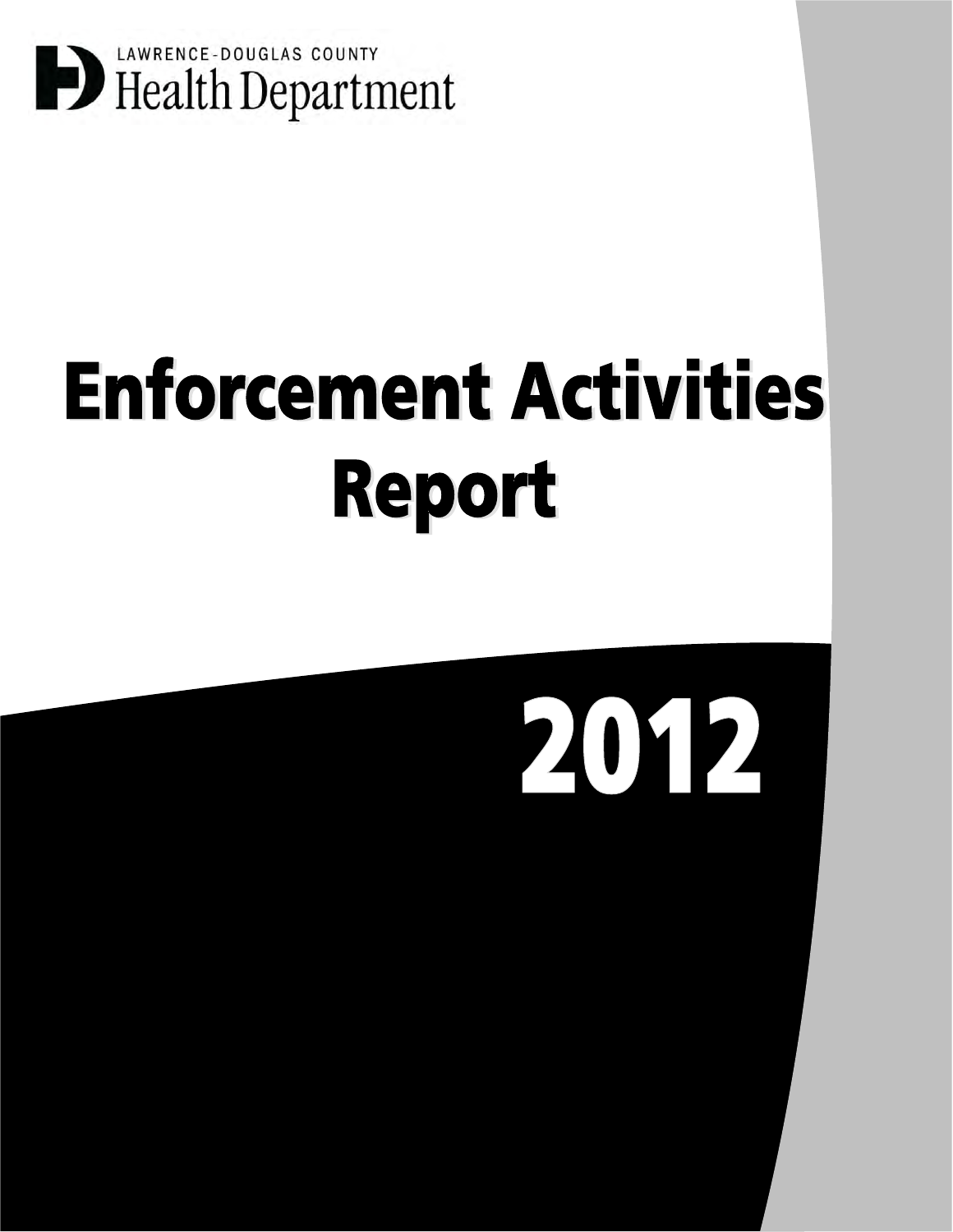The Lawrence-Douglas County Health Department has a role in ensuring that public health laws are enforced. In some cases, the Lawrence-Douglas County Health Department has the enforcement authority. In other cases, the Health Department works with those who have the legal authority to enforce the laws, such as the Kansas Department of Health and Environment or the Kansas Department of Agriculture. When other agencies have enforcement authority, the role of the Health Department is to collaborate, assist, and share information. It is important for the public to know about these enforcement activities in the community as violations can impact the public's health.

 This Enforcement Activity Report is a summary of enforcement of public health activities occurring in Douglas County during 2012. The areas included in the report are:

### **Communicable Disease**

• Under the authority given by the Kansas Statue 65-101, the Lawrence-Douglas County Health Department investigates suspected communicable diseases in Douglas County

### **Child Care Licensing**

 Under the authority contracted by the Kansas Department of Health and Environment, the Lawrence-Douglas County Health Department inspects and licenses all child care facilities in Douglas County

### **Environmental Health**

- Under the authority of the Douglas County Sanitation Code, the Lawrence-Douglas County Health Department inspects septic systems and wells, licenses sewage management system installers and septage haulers, and inspects the condition of the water and wastewater management systems prior to real estate transfers.
- Under the authority given by the Lawrence City Ordinance 5-1403, the Lawrence-Douglas County Health Department licenses and inspects public swimming pools and spas.
- Under the authority given by the Lawrence City Ordinance 4-207B, the Lawrence-Douglas County Health Department inspects Cereal-Malt beverage retailers within the city of Lawrence.
- The authority for Food Safety and Lodging inspections falls under the jurisdiction of the Kansas Department of Agriculture.

### **Report Preparation: Katie Kelsh, Community Health Intern, University of Kansas**

### **For more information on the Lawrence-Douglas County Health Department:**

**Visit us at:**

**www.ldchealth.org**



**Find us at:**

**Pages 7-9**

**Pages 4-6**

**Pages 1-3**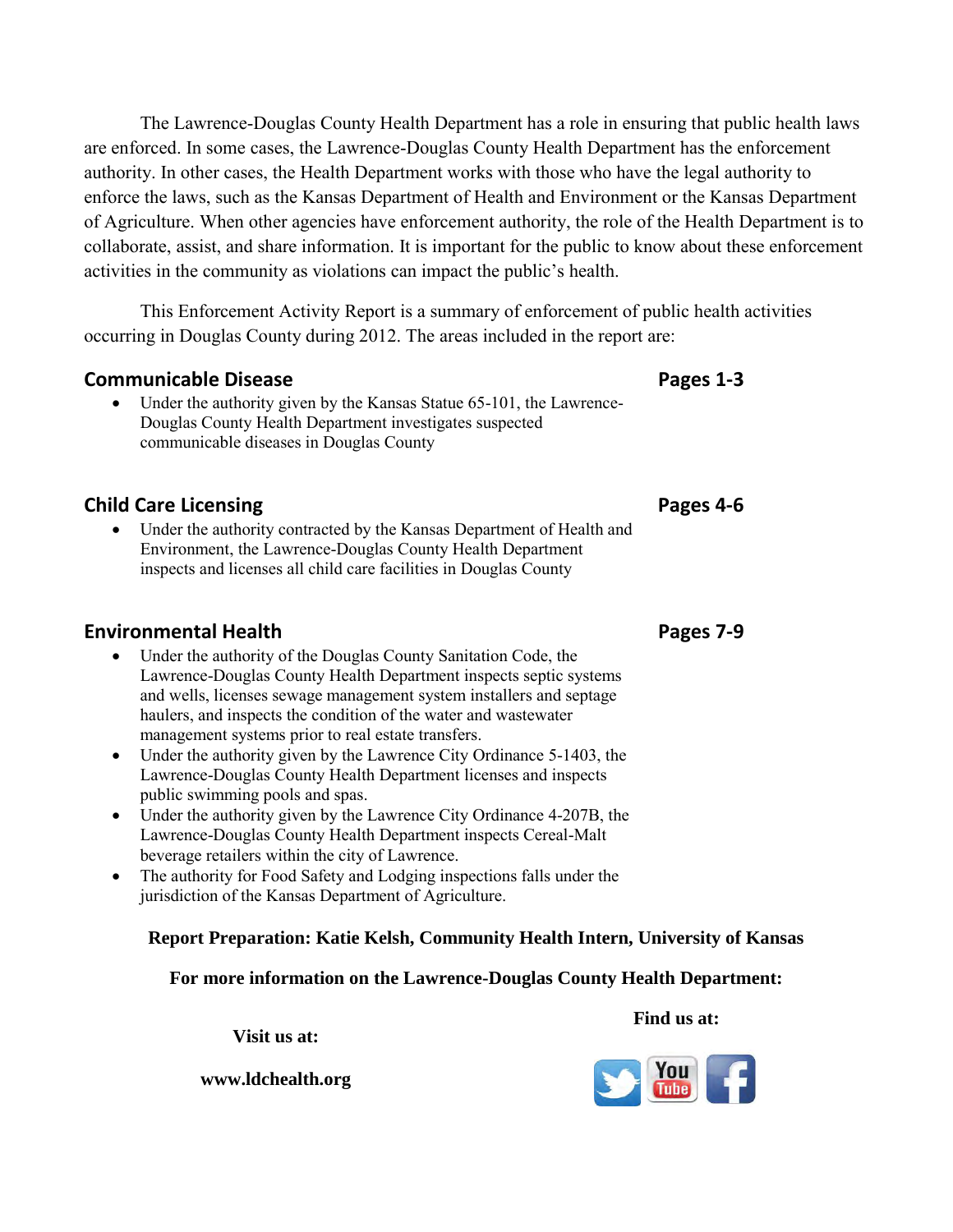### **Communicable Disease**

**Authority** According to Kansas Statute 65-101, the Lawrence-Douglas<br>County Hoalth Department under the supervision of the Secret County Health Department under the supervision of the Secretary of Health and Environment, investigates the causes of disease, take action to prevent the introduction or spread of infectious or contagious disease, and provide public health outreach services including educational activities to increase awareness and use of public health services.

### **Communicable Disease Investigations**

The Health Department investigated a total of 770 reports of suspected communicable diseases in 2012. The table below shows the breakdown of the 477 cases that included status reported as confirmed, probable and suspect. At-risk personal contacts were notified and recommendations were made for appropriate followup and/or treatment.

| <b>Cases of Communicable Disease</b><br><b>Reported to the Health Department</b> |     |                        |                             |  |
|----------------------------------------------------------------------------------|-----|------------------------|-----------------------------|--|
| (includes Confirmed, Probable and Suspect Cases)                                 |     |                        |                             |  |
| Pertussis                                                                        | 214 | Lyme                   | 8                           |  |
| Hepatitis                                                                        |     | <b>West Nile Virus</b> | 5                           |  |
| Acute<br>$\mathsf{A}$                                                            | 2   | Cryptosporidium        |                             |  |
| B<br>Acute                                                                       | 6   | Giardia                | 4                           |  |
| B<br>Chronic                                                                     | 11  | E. Coli                | 3                           |  |
| Chronic                                                                          | 88  | Strep A invasive       | 3                           |  |
|                                                                                  |     | <b>Mumps</b>           | 3                           |  |
| Varicella                                                                        | 27  | Shigella               | 2                           |  |
| Salmonellosis                                                                    | 25  | Hemophilis Influenza   | $\mathcal{D}_{\mathcal{L}}$ |  |
| <b>Rocky Mountain Spotted Fever</b>                                              | 22  | Ehrlichiosis           | $\overline{2}$              |  |
| Norowalk virus                                                                   | 21  | Neisseria Meningitis   |                             |  |
| Campylobacter                                                                    | 13  | Dengue                 |                             |  |
| Steptococcus Pneumoniae                                                          | 10  |                        |                             |  |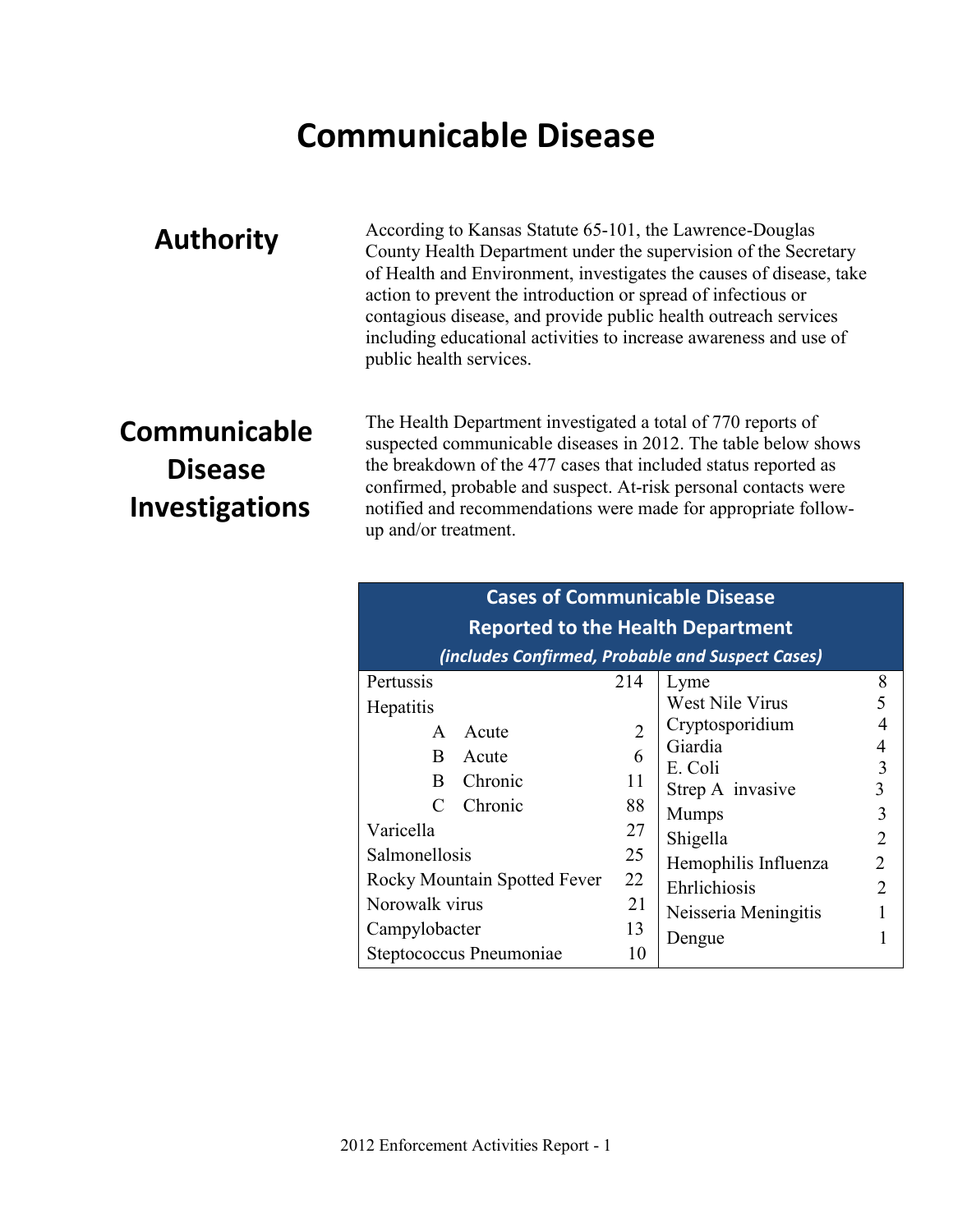### **Communicable Disease**

**Communicable Disease Program Standards and Trends**

The Health Department's standard for timely investigation is to initiate the investigation within 24 hours of notice. For each of the last three years, this standard for inspection timeliness was met in 99% of the investigations.

The total number of laboratory confirmed communicable diseases identified in Douglas County has ranged from 195 in 2010 to 218 in 2012. During this time, enteric disease such as Campylobacter Infection, Giardiasis, and Salmonellosis have made up about 19% of the annual total. There are various reasons that a disease may not be confirmed including testing was not done; testing was done, but at the wrong time; or to be a confirmed case of disease a second test needed to be done.

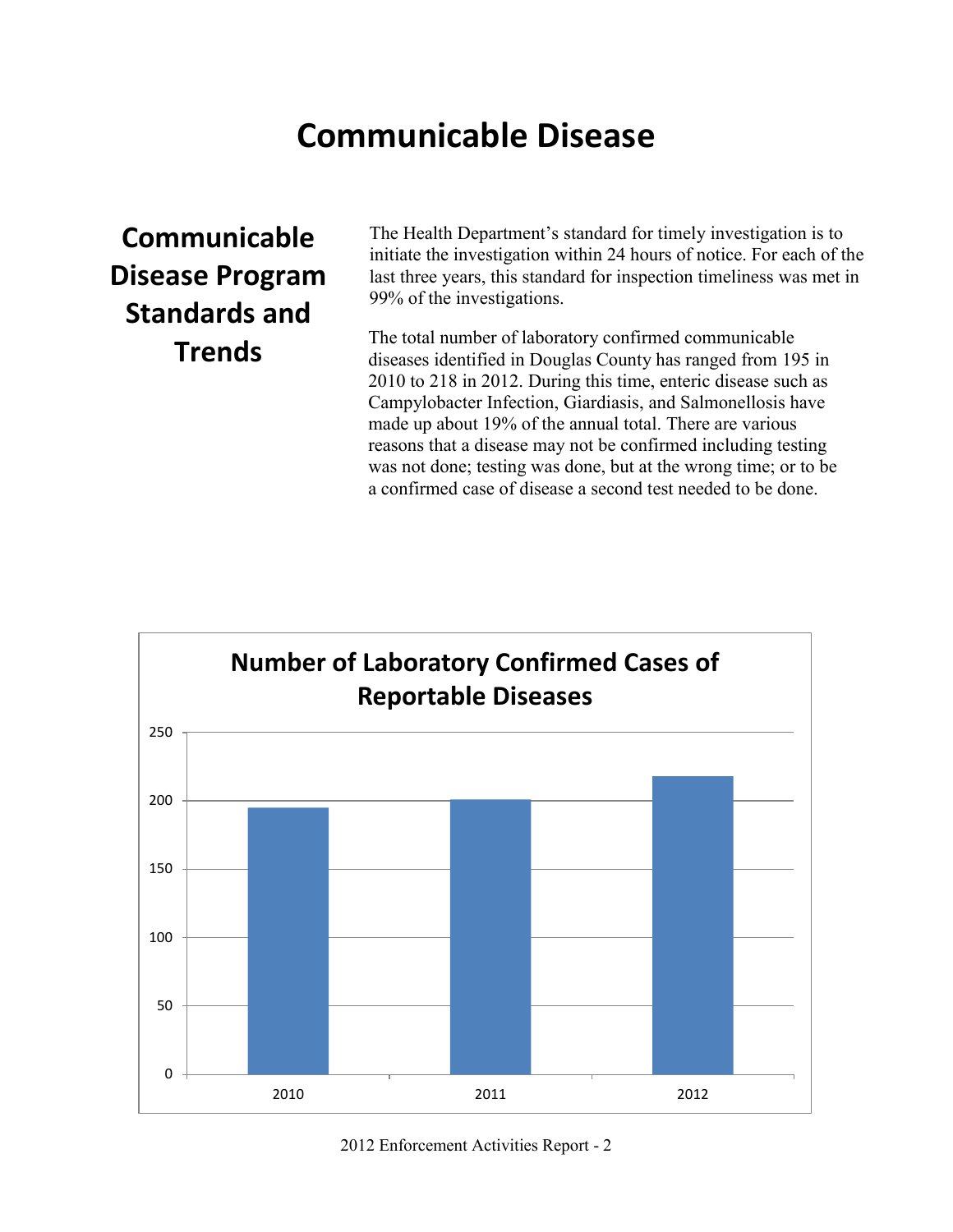### **Communicable Disease**

### **Pertussis Investigation Process**

In 2012, Douglas County experienced the second highest incidence rate of pertussis of all counties in Kansas. A confirmed case of pertussis leads to multiple follow-up inquiries with those involved.

Pertussis is a cough illness that lasts for over 2 weeks with symptoms of paroxysms of coughing, inspiratory "whoop," or posttussive vomiting. Public health staff investigated 313 reported cases of pertussis and over 900 potential case contacts in 2012.

The communicable disease staff is notified of a possible case through KDHE, physicians, school nurses, hospitals or private citizens. The investigation includes:

- 1. Contacting the healthcare provider to obtain information and immunization records of the case.
- 2. Interviewing the case to determine where they may have been exposed and where they may have exposed others during the infectious period (from date when the cough began and for 21 days, or if treated  $-5$  days after antibiotic therapy), including work and other activities.
- 3. Notifying contacts of the case that may have been exposed during the infectious period. High risk contacts include infants, pregnant women, immune compromised people and anyone in contact with infants or pregnant women.
- 4. Initiating control and prevention measures to prevent spread of disease. K.A.R. 28-1-6 states that each infected person shall remain in respiratory isolation for three weeks if untreated, or for five days after starting antibiotic therapy.
- 5. Providing education that includes basic information about the disease and its complications and ways to treat and prevent transmission. Providing a fact sheet for the general public.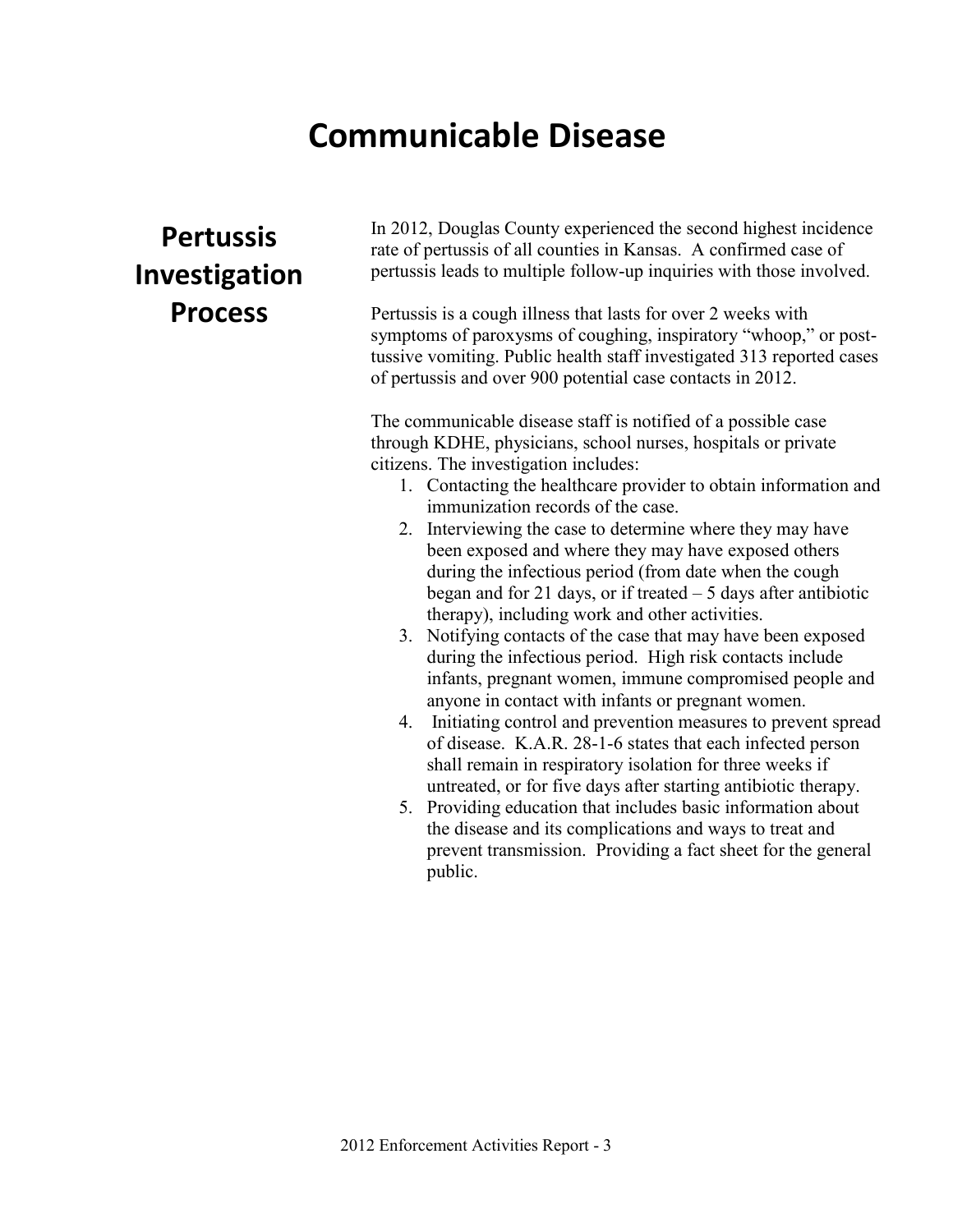### **Child Care Licensing**

**Authority** Through a contract with the Kansas Department of Health and Environment the Lawrence Development Health Department Environment, the Lawrence-Douglas County Health Department has the obligation to inspect child care facilities for compliance with stateissued rules and regulations governing the maintenance of those facilities. Child care facilities are required to be licensed and inspected annually.

### **Child Care Licensing Program**

The Health Department safeguards children in out-of-home child care through on-site inspections and enforcement of standards related to healthy, safe and developmentally appropriate care. Staff provides education, technical assistance and consultation to child care providers to improve compliance with regulations.

The overall number of child care facilities decreased from 232 in 2011 to 218 in 2012. The total number of slots for children in licensed day care homes is 1,730, while the total number of slots for all other facilities is 6,484.

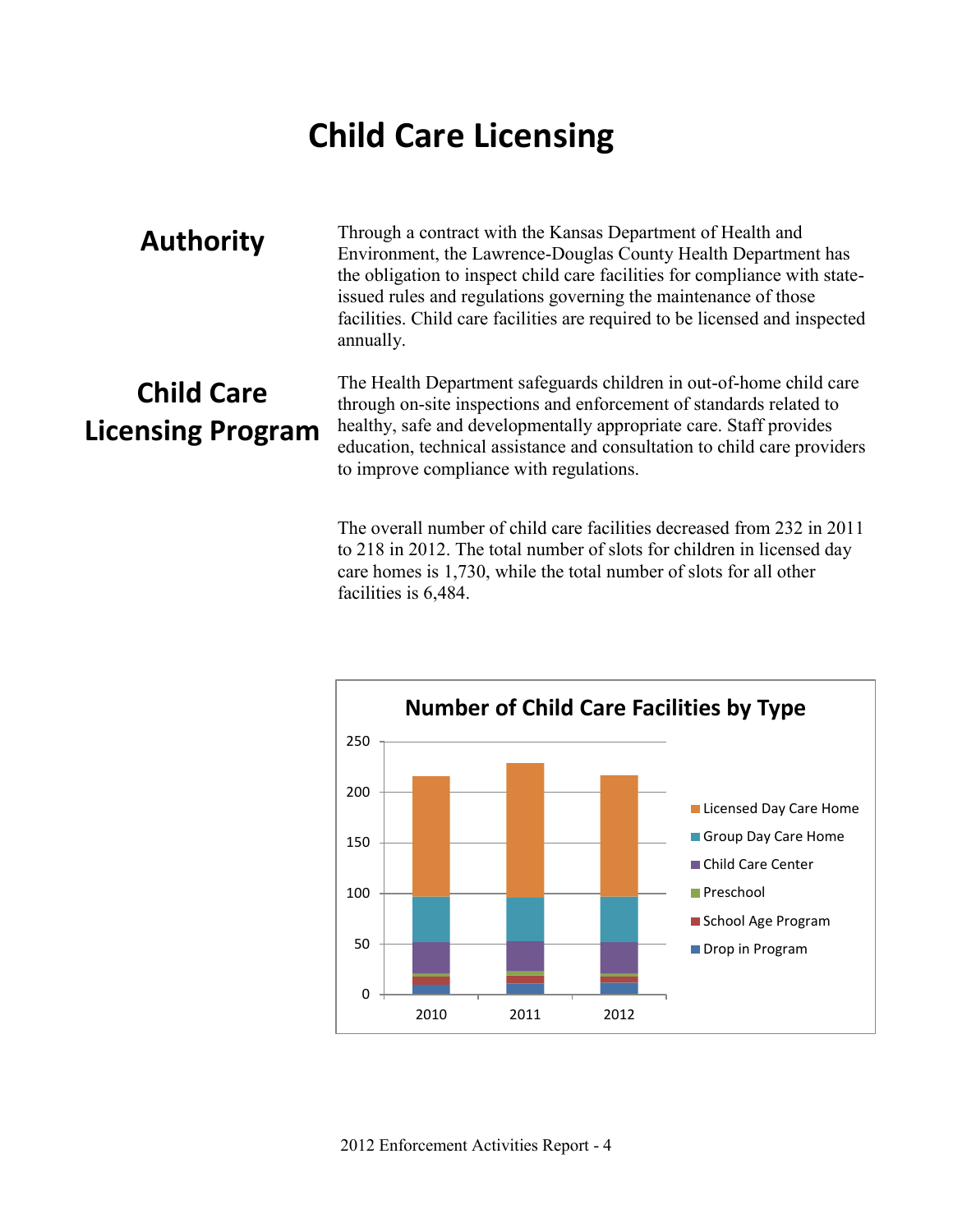### **Child Care Licensing**

**Inspection Visits**

Douglas County child care licensing surveyors conducted 382 inspection visits in 2012. Over half of the visits were related to annual license renewal. There were 52 complaints reported during 2012 resulting in 70 inspections visits. The most common of which were illegal care and lack of supervision. There was one emergency suspension in 2012.



### **Child Care Licensing Program Standards and Trends**

The standard for timeliness of inspections is that 90% of facilities in any given month receive their required annual inspection prior to the license renewal date. The Health Department's standard for timely investigation of complaints related to child care is 5 business days. The average timeliness of inspections in 2012 was 23% compared to 59% in 2011. The difference in timeliness is due in part to 108 facilities transferring from unlicensed to licensed facilities.

As a measure of child safety, the rate of reportable accidents occurring while children are in care is tracked each month with a goal of no more than .03 accidents per 10,000 child care days. In 2012, there were .02 accidents per 10,000 child care days.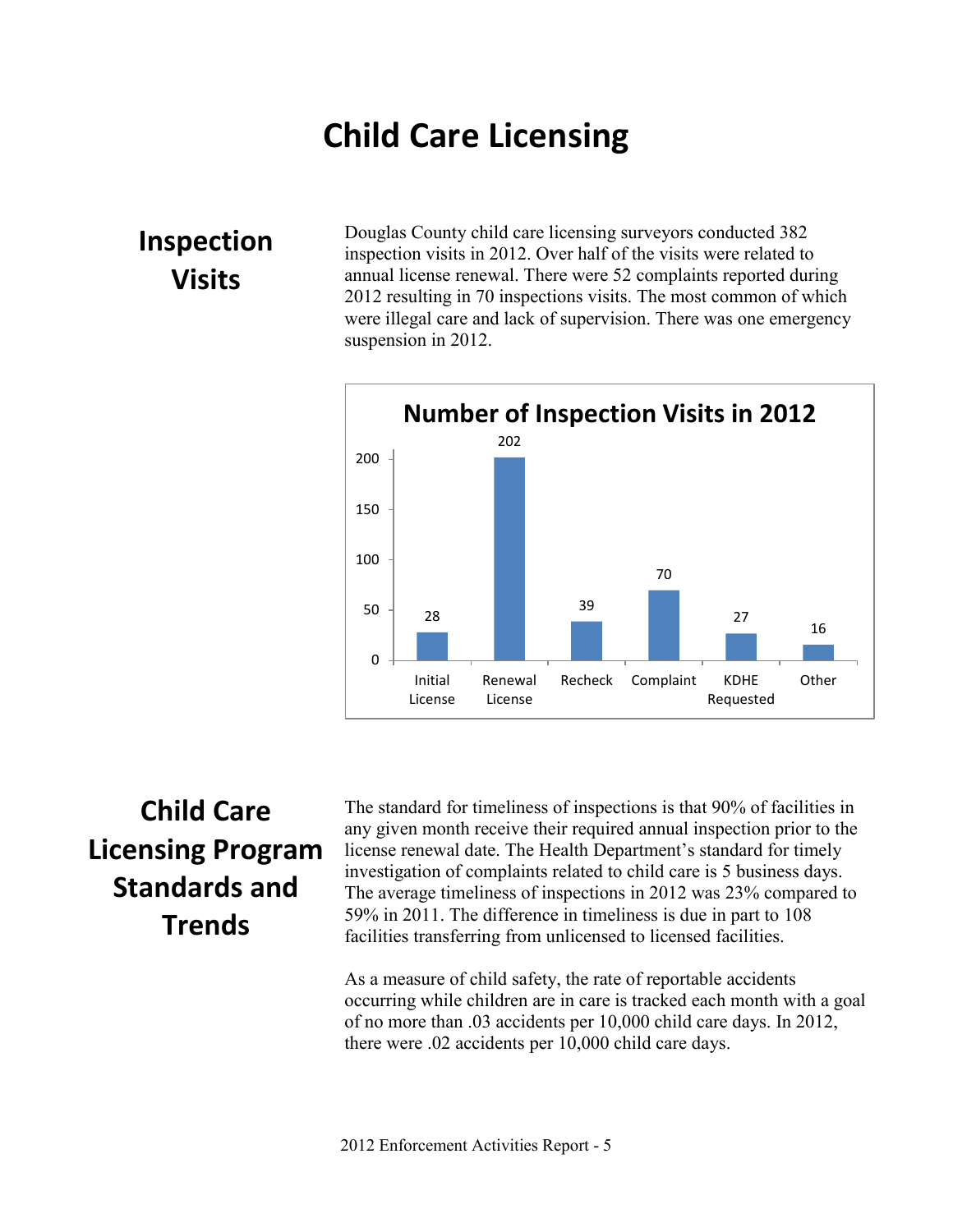### **Child Care Licensing**

### **Quality Improvement Project**

A random sampling of inspection reports found that 91% of licensed child care facilities were cited for one or more paperwork errors at their last survey. Errors included lack of up-to-date immunization records, missing emergency contact forms, and documentation of required staff training. As a result of these findings, the Health Department implemented a quality improvement project aimed at reducing the number of facilities cited for paperwork violations.

Health Department staff designed a system to organize paperwork required for each child and the provider. Classroom training was offered to current providers as well as incorporated into the orientation training for new home providers; a shortened version of the training was given to child care center and preschool directors. A You Tube video related to assembling the filing system was created and linked to the Health Department website.

The goal of the quality improvement project is to cite 20% or fewer facilities for paperwork errors. There has been significant improvement to date, with no paperwork violations cited for 23 of 60 providers at their most recent survey.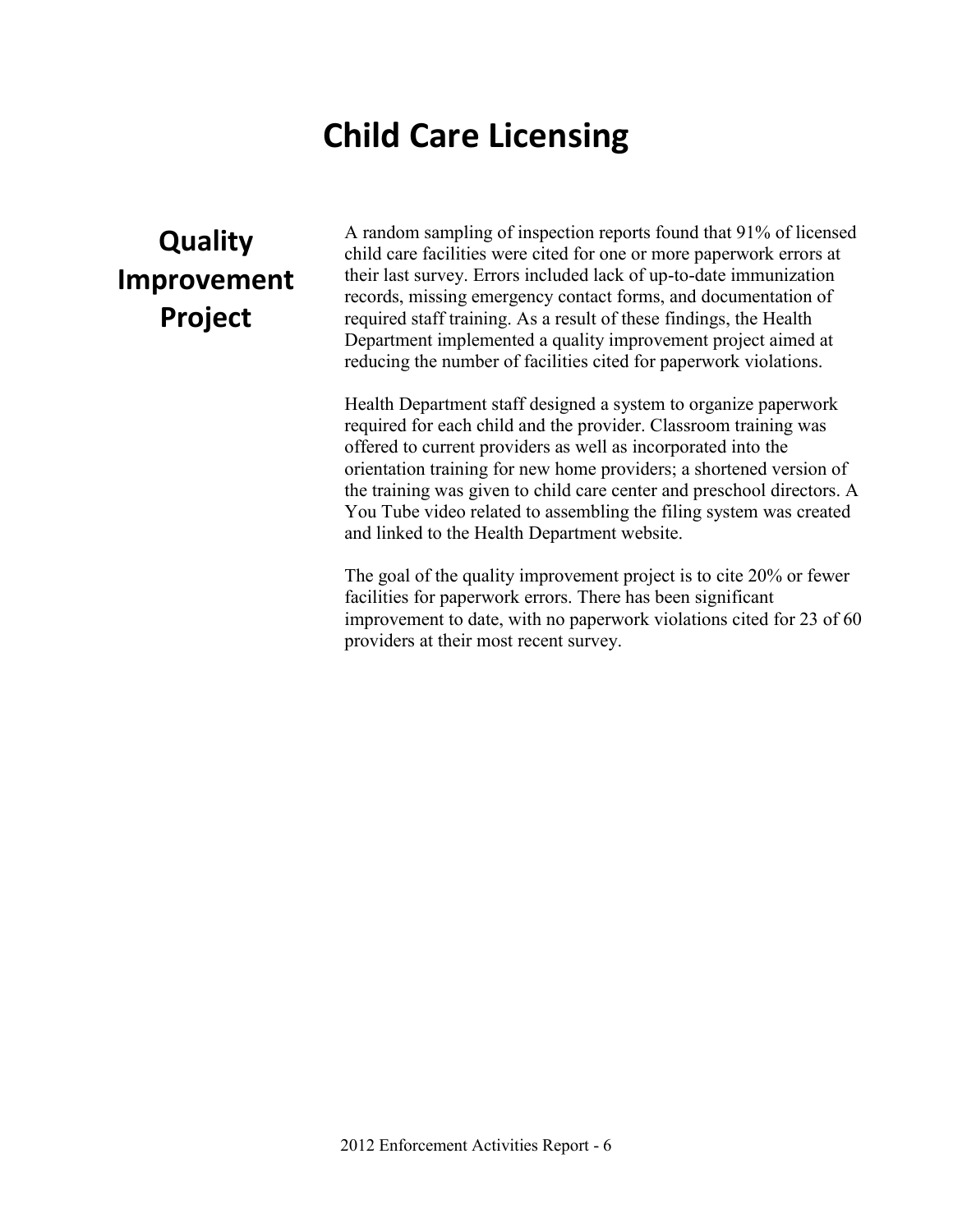### **Environmental Health**

### **Authority for Sanitary Code Enforcement**

Beginning in 1968, the Douglas County Sanitary Code has set forth procedures and regulations that are to be followed and administered to promote and protect the health, safety, comfort, and general welfare of the people of Douglas County, Kansas. The enforcement of this code reduces or eliminates development of environmental conditions that are hazardous, or could potentially be hazardous, to people's health and safety.

In accordance with the Douglas County Sanitary Code, adopted under the authority granted to the Board of County Commissioners, the Lawrence-Douglas County Health Department administers this code.

### **Permits and Licenses**

The Lawrence-Douglas County Health Department issues permits for septic systems. In 2012, 57 permits for septic systems were issued. The Health Department also issues permits for water wells. In 2012, there were 20 permits for private water wells issued which is greater than the number issued in 2011.



In Douglas County a person needs to be licensed to be a sewage management system installer. In 2012, there were 8 new septic installer licenses granted as well as 22 renewal licenses issued.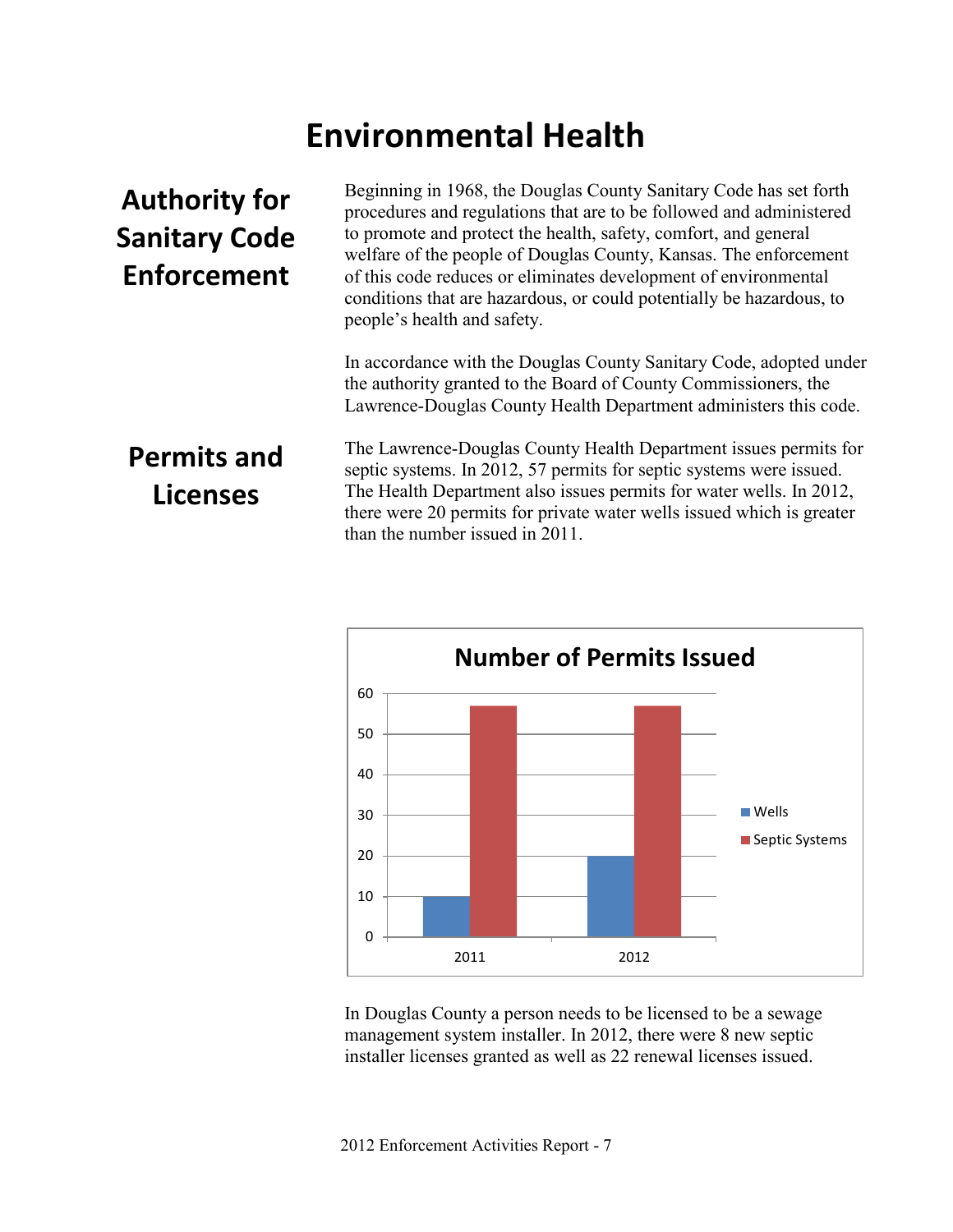### **Environmental Health**

A license is also required to be a septage hauler. The Health Department issued three of these licenses in 2012. Licensed haulers are part of the Health Department's septage management program which assured that approximately 800,000 gallons of septic tank waste was properly disposed of in 2012.

In 2012, the Health Department conducted 403 inspections related to septic systems. Additionally, there were 142 inspections conducted on water wells. Water tests for bacterial contamination found bacteria in 26 samples.

In accordance with the Douglas County Sanitary Code, whenever ownership of any property is transferred the Health Department is to inspect the condition of the wastewater management system. In 2012, there were 117 septic system inspections for real estate transfers.

- $\bullet$  12 (10%) sites had to have new septic tanks installed
- 3 new lateral fields had to be installed
- 15 (13%) sites had to have sewer piping rerouted or replaced

### **Authority for Public Pool and Spa Inspections**

In accordance with the City of Lawrence, Kansas Ordinance 5-1403 the Health Department is authorized to make inspections of all swimming pools or non-residential spas.



2012 Enforcement Activities Report - 8

### **Inspection Visits**